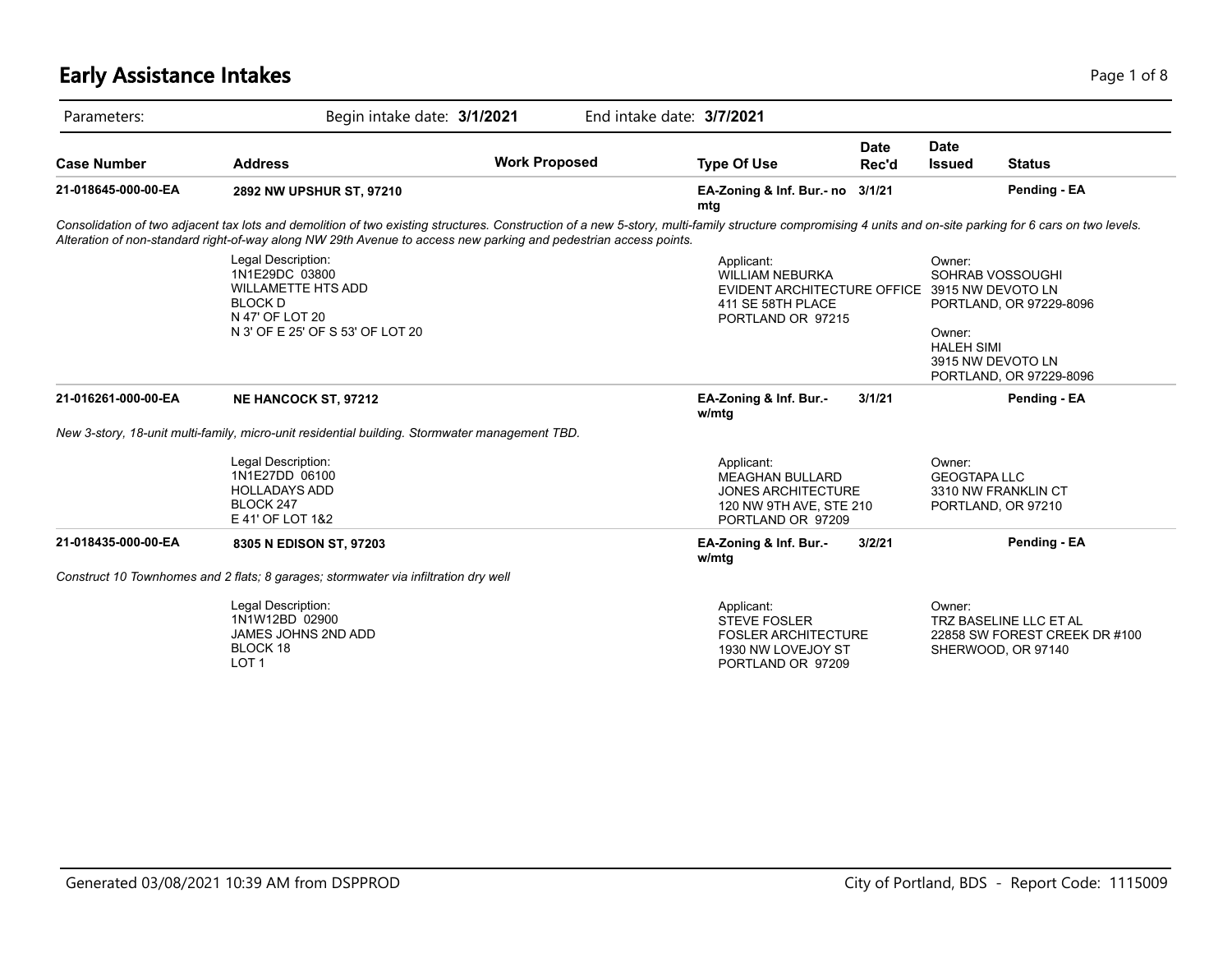# **Early Assistance Intakes** Page 2 of 8

| <b>Address</b>                                                                            | <b>Work Proposed</b> | <b>Type Of Use</b>                                                                                | <b>Date</b><br>Rec'd                                                                                              | Date<br><b>Issued</b>                                                                     | <b>Status</b>                                                                                                                                                                                                                                                                                                                                                                                                                                                                                                                                                                                                                                                                                                                                                                                                                                                                     |
|-------------------------------------------------------------------------------------------|----------------------|---------------------------------------------------------------------------------------------------|-------------------------------------------------------------------------------------------------------------------|-------------------------------------------------------------------------------------------|-----------------------------------------------------------------------------------------------------------------------------------------------------------------------------------------------------------------------------------------------------------------------------------------------------------------------------------------------------------------------------------------------------------------------------------------------------------------------------------------------------------------------------------------------------------------------------------------------------------------------------------------------------------------------------------------------------------------------------------------------------------------------------------------------------------------------------------------------------------------------------------|
| 4110 NE HALSEY ST, 97232                                                                  |                      | EA-Zoning & Inf. Bur.-<br>w/mtg                                                                   | 3/3/21                                                                                                            |                                                                                           | Pending - EA                                                                                                                                                                                                                                                                                                                                                                                                                                                                                                                                                                                                                                                                                                                                                                                                                                                                      |
|                                                                                           |                      |                                                                                                   |                                                                                                                   |                                                                                           |                                                                                                                                                                                                                                                                                                                                                                                                                                                                                                                                                                                                                                                                                                                                                                                                                                                                                   |
| Legal Description:<br>1N1E36AA 00100<br><b>LAURELHURST</b><br><b>BLOCK 44</b><br>LOT 9-13 |                      | Applicant:<br><b>JOE RECKER</b><br><b>TRIMET</b>                                                  |                                                                                                                   | Owner:<br><b>OREGON</b>                                                                   | TRI-COUNTY METRO TRANS DIST OF                                                                                                                                                                                                                                                                                                                                                                                                                                                                                                                                                                                                                                                                                                                                                                                                                                                    |
|                                                                                           |                      | Applicant:<br><b>GUY BENN</b><br><b>TRIMET</b><br><b>1800 SW 1ST AVE</b>                          |                                                                                                                   |                                                                                           |                                                                                                                                                                                                                                                                                                                                                                                                                                                                                                                                                                                                                                                                                                                                                                                                                                                                                   |
| 1421 SE MALDEN ST, 97202                                                                  |                      | EA-Zoning & Inf. Bur.-<br>w/mta                                                                   | 3/3/21                                                                                                            |                                                                                           | <b>Application</b>                                                                                                                                                                                                                                                                                                                                                                                                                                                                                                                                                                                                                                                                                                                                                                                                                                                                |
|                                                                                           |                      |                                                                                                   |                                                                                                                   |                                                                                           |                                                                                                                                                                                                                                                                                                                                                                                                                                                                                                                                                                                                                                                                                                                                                                                                                                                                                   |
| Legal Description:<br>1S1E23BD 05400<br>CITY VIEW PK ADD & NO 2<br>BLOCK 17               |                      | Applicant:<br>SIDNEY SCOTT<br>1421 SE MALDEN ST                                                   |                                                                                                                   | Owner:                                                                                    | 1421 SE MALDEN ST<br>PORTLAND, OR 97202                                                                                                                                                                                                                                                                                                                                                                                                                                                                                                                                                                                                                                                                                                                                                                                                                                           |
|                                                                                           |                      |                                                                                                   |                                                                                                                   | Owner:                                                                                    | 1421 SE MALDEN ST<br>PORTLAND, OR 97202                                                                                                                                                                                                                                                                                                                                                                                                                                                                                                                                                                                                                                                                                                                                                                                                                                           |
| 2920 NE SANDY BLVD, 97232                                                                 |                      | EA-Zoning & Inf. Bur.-<br>w/mtg                                                                   | 3/1/21                                                                                                            |                                                                                           | Application                                                                                                                                                                                                                                                                                                                                                                                                                                                                                                                                                                                                                                                                                                                                                                                                                                                                       |
|                                                                                           |                      |                                                                                                   |                                                                                                                   |                                                                                           |                                                                                                                                                                                                                                                                                                                                                                                                                                                                                                                                                                                                                                                                                                                                                                                                                                                                                   |
| Legal Description:<br>1N1E36BD 13600                                                      |                      | Applicant:<br><b>JOSH VEENTJER</b>                                                                |                                                                                                                   | Owner:                                                                                    | <b>WENDY'S PROPERTIES LLC</b>                                                                                                                                                                                                                                                                                                                                                                                                                                                                                                                                                                                                                                                                                                                                                                                                                                                     |
|                                                                                           | W 1/2 OF LOT 9&10    | Addition of rear addition connected to new garage. Two new retaining walls and new curb cut added | site with additional bio swales as needed. Detailed project information is included in the attached presentation. | 1800 SW 1ST AVE, STE 300<br>PORTLAND OR 97201<br>PORTLAND, OR 97201<br>PORTLAND, OR 97202 | Vacation of NE 42nd Avenue between NE Halsey Street and I-84 Pedestrian Bridge to allow for (i) the construction of new pedestrian/bike access to the Hollywood MAX Station and Laurelhurst<br>neighborhood, (ii) new TriMet and public infrastructure, and (iii) to make the Hollywood Transit Center viable for a new 213-unit affordable housing building. Stormwater treatment will be in dry wells on<br>PO BOX 162734<br>AUSTIN, TX 78716<br>Renovation and expansion of the house. Retaining wall to be removed. Existing tree to be removed. Existing curb cut to be removed. Removal of everything in the rear of the lot. Front deck added.<br><b>TERESA SCOTT</b><br>SIDNEY SCOTT<br>Refresh existing Wendy's drive-thru restaurant into a Dave's Hot Chicken with new tenant trade dress. Add double order station entry at drive-thru entrance and interior remodel. |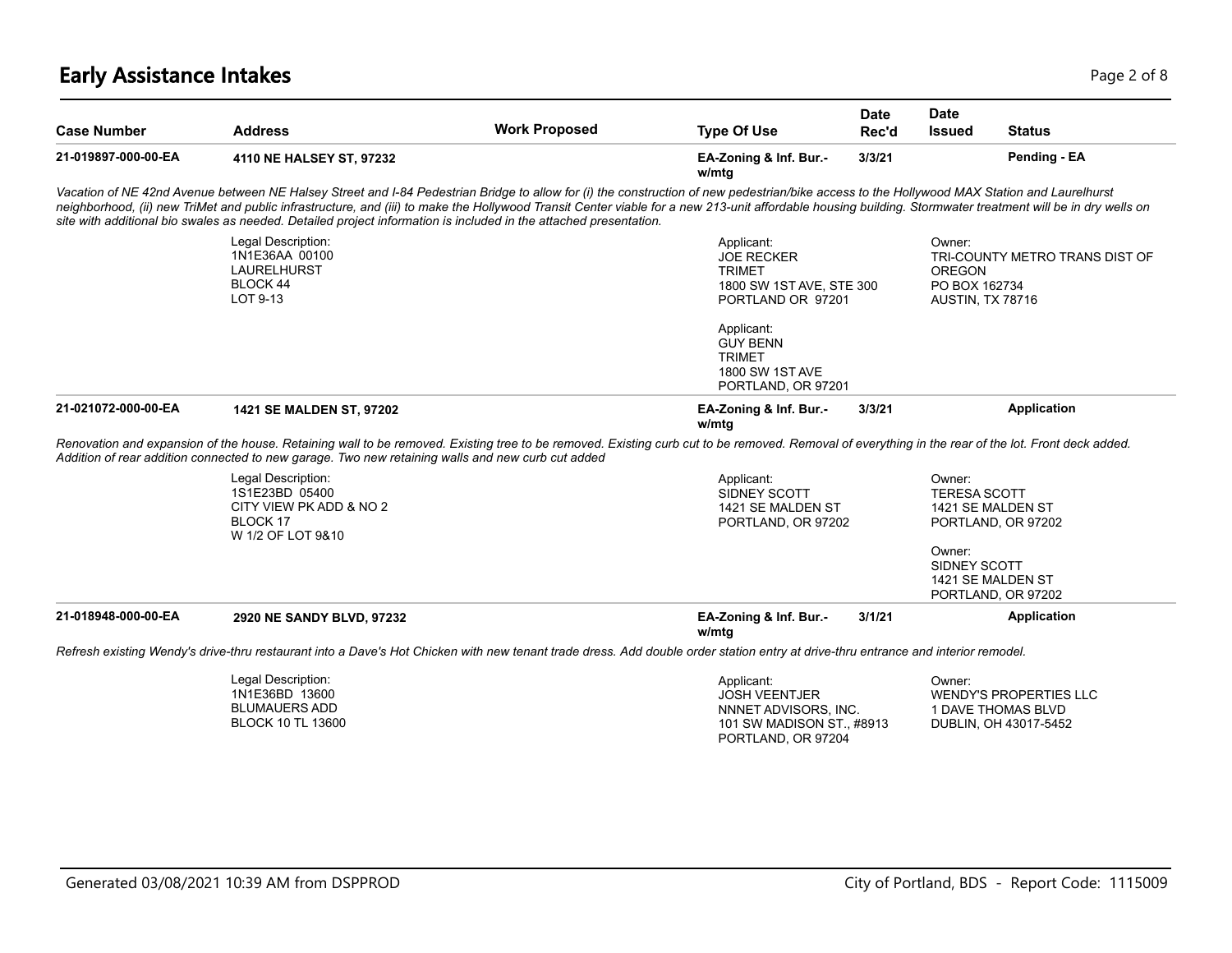# **Early Assistance Intakes** Page 1 of 8 and 2 and 2 and 2 and 2 and 2 and 2 and 2 and 2 and 2 and 2 and 2 and 2 and 2 and 2 and 2 and 2 and 2 and 2 and 2 and 2 and 2 and 2 and 2 and 2 and 2 and 2 and 2 and 2 and 2 and 2 and

| <b>Case Number</b>              | <b>Address</b>                                                                                                                           | <b>Work Proposed</b>                                                                                                                                                                                                                                                                                                                                                                                                                                                                                                                                                                                                                                                                                                                                                                                                                                                                                                                                                                                                                                                                                                                                                                                                                                                                                                                                                                                                                                                                                                                                                                                                               | <b>Type Of Use</b>                                                                                                  | <b>Date</b><br>Rec'd | <b>Date</b><br><b>Issued</b>   | <b>Status</b>                                                            |
|---------------------------------|------------------------------------------------------------------------------------------------------------------------------------------|------------------------------------------------------------------------------------------------------------------------------------------------------------------------------------------------------------------------------------------------------------------------------------------------------------------------------------------------------------------------------------------------------------------------------------------------------------------------------------------------------------------------------------------------------------------------------------------------------------------------------------------------------------------------------------------------------------------------------------------------------------------------------------------------------------------------------------------------------------------------------------------------------------------------------------------------------------------------------------------------------------------------------------------------------------------------------------------------------------------------------------------------------------------------------------------------------------------------------------------------------------------------------------------------------------------------------------------------------------------------------------------------------------------------------------------------------------------------------------------------------------------------------------------------------------------------------------------------------------------------------------|---------------------------------------------------------------------------------------------------------------------|----------------------|--------------------------------|--------------------------------------------------------------------------|
| 21-019044-000-00-EA             | SW BARBUR BLVD, 97239                                                                                                                    |                                                                                                                                                                                                                                                                                                                                                                                                                                                                                                                                                                                                                                                                                                                                                                                                                                                                                                                                                                                                                                                                                                                                                                                                                                                                                                                                                                                                                                                                                                                                                                                                                                    | EA-Zoning & Inf. Bur.-<br>w/mtg                                                                                     | 3/3/21               |                                | Pending - EA                                                             |
| Conservation Overlay Zone area. |                                                                                                                                          | Proposed 12-Unit Apartment Complex with Associated Parking Lot Improvements in the RM1 and RM1c Zones. Approximately 28,228 sq. ft. of site area is located within the Environmental                                                                                                                                                                                                                                                                                                                                                                                                                                                                                                                                                                                                                                                                                                                                                                                                                                                                                                                                                                                                                                                                                                                                                                                                                                                                                                                                                                                                                                               |                                                                                                                     |                      |                                |                                                                          |
|                                 | Legal Description:<br>1S1E15BB 04300<br>PORTLAND HMSTD<br>EXC PT IN ST-INC PT VAC ST LOT 3 BLOCK 10<br>SLY OF BARBUR BLVD LOT 4 BLOCK 10 |                                                                                                                                                                                                                                                                                                                                                                                                                                                                                                                                                                                                                                                                                                                                                                                                                                                                                                                                                                                                                                                                                                                                                                                                                                                                                                                                                                                                                                                                                                                                                                                                                                    | Applicant:<br><b>WENDY TEMKO</b><br>4619 SW CONDOR AVE<br>PORTLAND, OR 97239                                        |                      | Owner:<br><b>NORMAN MALBIN</b> | 4619 SW CONDOR AVE<br>PORTLAND, OR 97239                                 |
|                                 |                                                                                                                                          |                                                                                                                                                                                                                                                                                                                                                                                                                                                                                                                                                                                                                                                                                                                                                                                                                                                                                                                                                                                                                                                                                                                                                                                                                                                                                                                                                                                                                                                                                                                                                                                                                                    |                                                                                                                     |                      | Owner:<br><b>WENDY TEMKO</b>   | 4619 SW CONDOR AVE<br>PORTLAND, OR 97239                                 |
| 21-022177-000-00-EA             | 15840 SE TAYLOR ST, 97233                                                                                                                |                                                                                                                                                                                                                                                                                                                                                                                                                                                                                                                                                                                                                                                                                                                                                                                                                                                                                                                                                                                                                                                                                                                                                                                                                                                                                                                                                                                                                                                                                                                                                                                                                                    | EA-Zoning & Inf. Bur.-<br>w/mtg                                                                                     | 3/5/21               |                                | <b>Application</b>                                                       |
|                                 |                                                                                                                                          | Project consists of renovations to Oliver Elementary School. Includes interior remodel to include 3 new science rooms, new finishes and new lighting. Exterior to replace windows and roof.                                                                                                                                                                                                                                                                                                                                                                                                                                                                                                                                                                                                                                                                                                                                                                                                                                                                                                                                                                                                                                                                                                                                                                                                                                                                                                                                                                                                                                        |                                                                                                                     |                      |                                |                                                                          |
|                                 | Legal Description:<br>1S2E01 00100<br><b>NEWHURST PK</b><br>LOT 1&2 TL 100                                                               |                                                                                                                                                                                                                                                                                                                                                                                                                                                                                                                                                                                                                                                                                                                                                                                                                                                                                                                                                                                                                                                                                                                                                                                                                                                                                                                                                                                                                                                                                                                                                                                                                                    | Applicant:<br><b>AMY VOHS</b><br><b>DLR GROUP</b><br>110 SW YAMILL ST, SUITE 105<br>PORTLAND OR 97204<br><b>USA</b> |                      | Owner:                         | SCHOOL DIST NO 28<br>18135 SE BROOKLYN ST<br>PORTLAND, OR 97236-1049     |
| 21-022286-000-00-EA             | <b>SE 14TH AVE, 97202</b>                                                                                                                |                                                                                                                                                                                                                                                                                                                                                                                                                                                                                                                                                                                                                                                                                                                                                                                                                                                                                                                                                                                                                                                                                                                                                                                                                                                                                                                                                                                                                                                                                                                                                                                                                                    | EA-Zoning & Inf. Bur.-<br>w/mtg                                                                                     | 3/5/21               |                                | <b>Application</b>                                                       |
|                                 |                                                                                                                                          | The proposal is a variety of structures that meet allowed types within each of the project site zoning designations. The North half of the site, which is zoned R2.5ad, the proposal includes two,<br>attached house structures for a total of (4) dwelling units. A 5FT dedication is anticipated along SE 14th Avenue, with the remainder of the R2.5 site area split into (4) separate lots that meet the<br>requirements under zoning code section 33.611 Lots in R2.5 Zone. The attached house buildings are three-stories in height and are below the base zone maximum height of 35FT. In addition to the<br>attached houses, two, attached accessory dwelling unit structures with ground floor garages with parking for two motor vehicles, for a total of (4) ADU¿s are proposed in the rear of the site with<br>vehicular access coming in off SE Glenwood Street to a shared drive aisle for the entire development. The attached ADU¿s are two-stories in height and are at the maximum height of 20FT specified<br>for accessory structures. The South half of the site, which is zoned RM1d, the proposal includes one, multi-family townhome style building with (4) dwelling units. Each dwelling unit is three-stories<br>with a garage located in the rear and accessed by the shared drive aisle off SE Glenwood Street. The building is designed so the height is below the base zone maximum of 35FT. All structures<br>included in the proposal will be designed to meet the requirements of the Community Design Standards in lieu of Design Review. The current use of the site is a surface parking lot. |                                                                                                                     |                      |                                |                                                                          |
|                                 | Legal Description:<br>1S1E23BA 01700<br>CITY VIEW PK ADD & NO 2<br><b>BLOCK4</b><br>LOT 9-12                                             |                                                                                                                                                                                                                                                                                                                                                                                                                                                                                                                                                                                                                                                                                                                                                                                                                                                                                                                                                                                                                                                                                                                                                                                                                                                                                                                                                                                                                                                                                                                                                                                                                                    | Applicant:<br>MIKE COYLE<br><b>FASTER PERMITS</b><br>2000 SW 1ST AVE SUITE 420<br>PORTLAND, OR 97201                |                      | Owner:                         | PORTLAND MEMORIAL INC<br>4901 VINELAND RD #300<br>ORLANDO, FL 32811-7192 |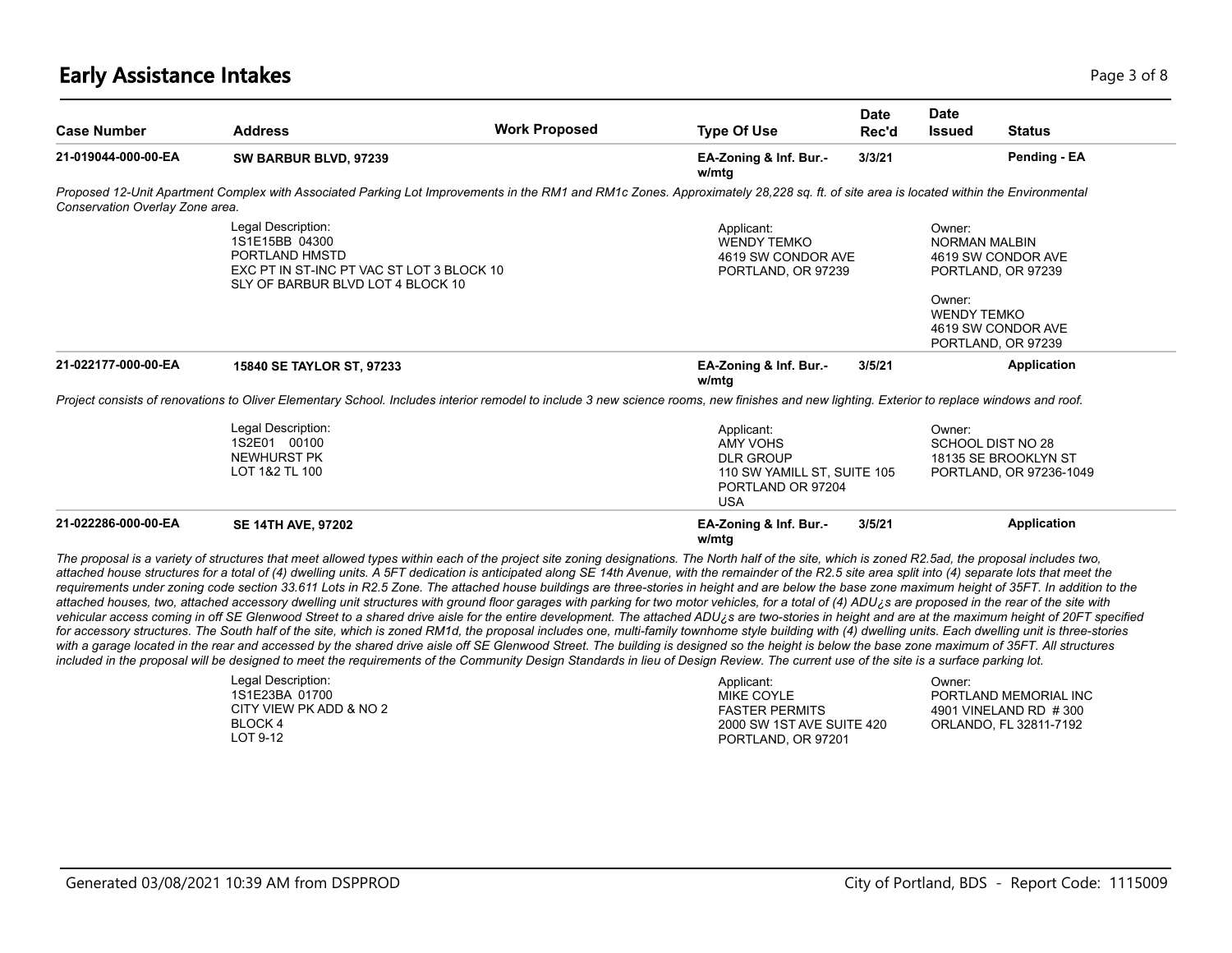# **Early Assistance Intakes** Page 4 of 8

| <b>Case Number</b>  | <b>Address</b>                                                                                                                                                                                                                                                                                                                                                                                                    | <b>Work Proposed</b> | <b>Type Of Use</b>                                                                                                   | Date<br>Rec'd | <b>Date</b><br><b>Issued</b>                                                      | <b>Status</b>                                                                                          |
|---------------------|-------------------------------------------------------------------------------------------------------------------------------------------------------------------------------------------------------------------------------------------------------------------------------------------------------------------------------------------------------------------------------------------------------------------|----------------------|----------------------------------------------------------------------------------------------------------------------|---------------|-----------------------------------------------------------------------------------|--------------------------------------------------------------------------------------------------------|
| 21-021885-000-00-EA | 10645 SE HENRY ST, 97266                                                                                                                                                                                                                                                                                                                                                                                          |                      | EA-Zoning & Inf. Bur.-<br>w/mtg                                                                                      | 3/4/21        |                                                                                   | Application                                                                                            |
| viable.             | This proposed project is essentially a redistribution of tenant spaces. There will not be any expansion of the building envelope. The tenant lease spaces will be of the same types of use, (Dispensary<br>and grow operation/wholesale). Refer to attached drawings. We are inquiring what infrastructure requirements may be levied on this proposed reshuffling of lease spaces to determine if the project is |                      |                                                                                                                      |               |                                                                                   |                                                                                                        |
|                     | Legal Description:<br>1S2E15CC 03400<br><b>MENTONE</b><br><b>BLOCK 81 TL 3400</b>                                                                                                                                                                                                                                                                                                                                 |                      | Applicant:<br><b>NEIL LEE</b><br>LEEKA ARCHITECTURE<br>1001 SE WATER AVE, SUITE 175<br>PORTLAND, OR 97214            |               | Owner:<br>2416 SW 5TH AVE                                                         | <b>AGL VENTURES LLC</b><br>PORTLAND, OR 97201                                                          |
| 21-021188-000-00-EA | 2239 NE 19TH AVE, 97212                                                                                                                                                                                                                                                                                                                                                                                           |                      | EA-Zoning Only - no mtg                                                                                              | 3/3/21        |                                                                                   | <b>Application</b>                                                                                     |
|                     | Change orientation of garage door, add new off street parking pad, new addition to existing house. Contributing resource                                                                                                                                                                                                                                                                                          |                      |                                                                                                                      |               |                                                                                   |                                                                                                        |
|                     | Legal Description:<br>1N1E26DB 10900<br><b>IRVINGTON</b><br>BLOCK 36<br>LOT 1&2                                                                                                                                                                                                                                                                                                                                   |                      | Applicant:<br><b>MARIA COHEN</b><br>MARIA COHEN DESIGN<br>33 N HOLMAN ST<br>PORTLAND OREGON 97217                    |               | Owner:<br><b>TRACY SEVERSON</b><br>2239 NE 19TH AVE<br>Owner:<br>2239 NE 19TH AVE | PORTLAND, OR 97212<br><b>COURTNEY SEVERSON</b><br>PORTLAND, OR 97212                                   |
| 21-021640-000-00-EA | 5440 NE ALAMEDA ST, 97213                                                                                                                                                                                                                                                                                                                                                                                         |                      | EA-Zoning Only - w/mtg                                                                                               | 3/4/21        |                                                                                   | Application                                                                                            |
|                     | Request for rezoning and Comprehensive Plan Map amendment for the property, to change zoning from RM2d to CM2 (MU-C).                                                                                                                                                                                                                                                                                             |                      |                                                                                                                      |               |                                                                                   |                                                                                                        |
|                     | Legal Description:<br>1N2E30AC 12400<br><b>ROSE CITY PK</b><br>BLOCK 76<br>LOT 2&5<br>LOT 3&4 EXC PT IN ST                                                                                                                                                                                                                                                                                                        |                      | Applicant:<br><b>BLAINE WHITNEY</b><br><b>CCG MANAGEMENT LLC</b><br>8555 SW APPLE WAY #110<br>PORTLAND, OR 97225     |               | Owner:                                                                            | OUR LADY OF LAVANG CATHOLIC<br>CHURCH PORTLAND OREGON<br>5404 NE ALAMEDA ST<br>PORTLAND, OR 97213-3418 |
| 21-019667-000-00-EA | 407 N BROADWAY, 97227                                                                                                                                                                                                                                                                                                                                                                                             |                      | EA-Zoning Only - w/mtg                                                                                               | 3/2/21        |                                                                                   | Pending - EA                                                                                           |
|                     | Verizon Wireless proposes to modify their existing rooftop wireless facility with the addition of (6) new antennas to the roof of the building.                                                                                                                                                                                                                                                                   |                      |                                                                                                                      |               |                                                                                   |                                                                                                        |
|                     | Legal Description:<br>1N1E27DC 04300<br>ELIZABETH IRVINGS ADD<br>BLOCK 15<br><b>LOT 1-5</b><br>LOT 6 EXC PT IN ST, LOT 8-12                                                                                                                                                                                                                                                                                       |                      | Applicant:<br><b>CAMILLE COPE</b><br><b>VERIZON WIRELESS</b><br>5430 NE 122ND AVE<br>PORTLAND OR 97230<br><b>USA</b> |               | Owner:                                                                            | WESTON INVESTMENT CO LLC<br>2154 NE BROADWAY #200<br>PORTLAND, OR 97232-1561                           |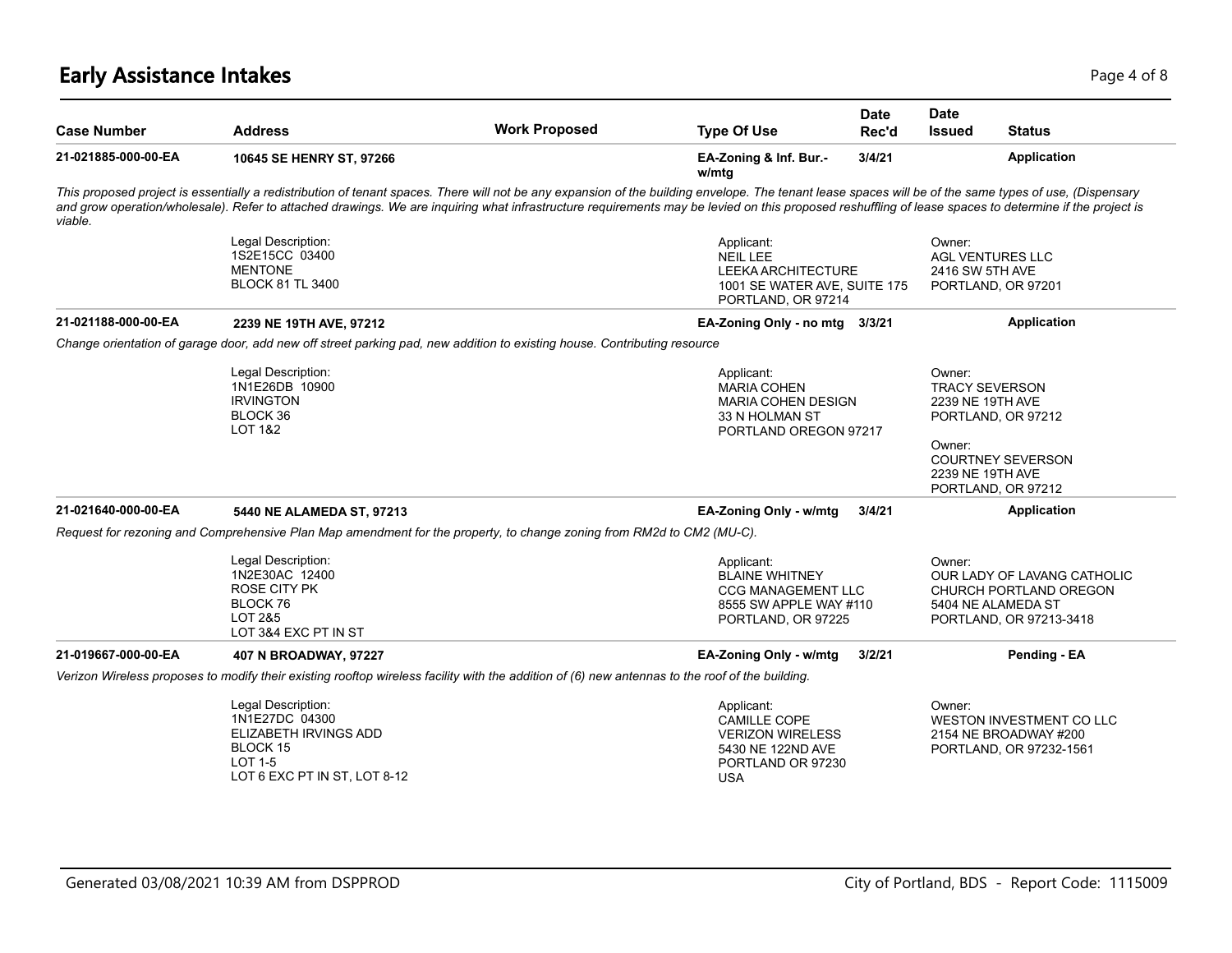# **Early Assistance Intakes** Page 1 of 8 and 2012 12:00 Page 1 of 8 and 2012 12:00 Page 1 of 8 and 2013 12:00 Page 5 of 8

| <b>Case Number</b>  | <b>Address</b>                                                                                                    | <b>Work Proposed</b>                                                                                                                                                                                   | <b>Type Of Use</b>                                                                                                                             | Date<br>Rec'd | <b>Date</b><br><b>Issued</b>                    | <b>Status</b>                                                                 |
|---------------------|-------------------------------------------------------------------------------------------------------------------|--------------------------------------------------------------------------------------------------------------------------------------------------------------------------------------------------------|------------------------------------------------------------------------------------------------------------------------------------------------|---------------|-------------------------------------------------|-------------------------------------------------------------------------------|
| 21-021720-000-00-EA | 3121 S MOODY AVE, 97239                                                                                           |                                                                                                                                                                                                        | EA-Zoning Only - w/mtg                                                                                                                         | 3/4/21        |                                                 | <b>Application</b>                                                            |
|                     |                                                                                                                   | Repairs to Zidell Bank Remediation Project - Exempt Review by City Of Portland PR 11-100684. The project does not have any storm water component                                                       |                                                                                                                                                |               |                                                 |                                                                               |
|                     | Legal Description:<br>1S1E10AC 00200<br>SECTION 10 1S 1E<br>TL 200 8.40 ACRES                                     |                                                                                                                                                                                                        | Applicant:<br><b>ALAN PARK</b><br><b>ZRZ REALTY</b><br>2020 SW 4TH AVE, SUITE 600<br>PORTLAND OR 97201<br><b>USA</b>                           |               | Owner:<br>PORTLAND, OR 97201                    | Z R Z REALTY COMPANY<br>2020 SW 4TH AVE #600                                  |
| 21-020415-000-00-EA | 311 NE 141ST AVE, 97230                                                                                           |                                                                                                                                                                                                        | <b>PC</b> - PreApplication<br>Conference                                                                                                       | 3/2/21        |                                                 | Pending - EA                                                                  |
|                     |                                                                                                                   | Expansion of a basic utility (PZC 33.920.400) - construction of a new wellhouse, water treatment facility, and backwash tank structure.                                                                |                                                                                                                                                |               |                                                 |                                                                               |
|                     | Legal Description:<br>1N2E35DA 04700<br>ASCOT AC<br>LOT 123 EXC PT IN ST                                          |                                                                                                                                                                                                        | Applicant:<br><b>JEREMY HUDSON</b><br>ROCKWOOD WATER PEOPLE'S<br>UTILITY DISTRICT<br>19601 NE HALSEY STREET<br>PORTLAND OR 97230<br><b>USA</b> |               | Owner:<br><b>DISTRICT</b><br>19601 NE HALSEY ST | ROCKWOOD WATER PEOPLE'S UTILITY<br>PORTLAND, OR 97230-7430                    |
| 21-020471-000-00-EA | 2401 SW TAYLORS FERRY RD, 97219                                                                                   |                                                                                                                                                                                                        | <b>PC</b> - PreApplication<br>Conference                                                                                                       | 3/3/21        |                                                 | Pending - EA                                                                  |
|                     |                                                                                                                   | Planned Development to add 17 detached single family homes on this site to be developed as condominiums for Habitat for Humanity. Stormwater in storm planters.                                        |                                                                                                                                                |               |                                                 |                                                                               |
|                     | Legal Description:<br>1S1E28BB 06300<br><b>FIR LODGE TR</b><br>LOT 3-5 TL 6300                                    |                                                                                                                                                                                                        | Applicant:<br><b>ANDREA WALLACE</b><br><b>INK BUILT DESIGN</b><br>2808 NE M L KING BLVD SUITE G<br>PORTLAND, OR 97212                          |               | Owner:<br>PO BOX 11527                          | <b>HABITAT FOR HUMANITY</b><br>PORTLAND/METRO EAST<br>PORTLAND, OR 97211-0527 |
| 21-020503-000-00-EA | 10413 E BURNSIDE ST, 97216                                                                                        |                                                                                                                                                                                                        | <b>PC</b> - PreApplication<br>Conference                                                                                                       | 3/3/21        |                                                 | Pending - EA                                                                  |
|                     | We are evaluating site conditions for infiltration, if not feasible we will discharge to the public storm system. | We are proposing to build a 225 unit six story (5 wood over 1 concrete) apartment building with one level of underground parking. Units will be restricted to households earning no more than 60% AMI. |                                                                                                                                                |               |                                                 |                                                                               |
|                     | Legal Description:<br>1N2E34CB 12700<br>KILWORTH AC<br>INC VAC ST S OF & ADJ WLY 70' OF LOT 8                     |                                                                                                                                                                                                        | Applicant:<br><b>JOHN FISHER</b><br><b>INLAND OREGON, LLC</b><br>120 W CATALDO AVE #100<br>SPOKANE WA 99201                                    |               | Owner:<br>10425 E BURNSIDE ST                   | POWELL, FREDERICK C TR<br>PORTLAND, OR 97216-2735                             |
|                     |                                                                                                                   |                                                                                                                                                                                                        |                                                                                                                                                |               | Owner:<br>10425 E BURNSIDE ST                   | POWELL, LORENE M TR<br>PORTLAND, OR 97216-2735                                |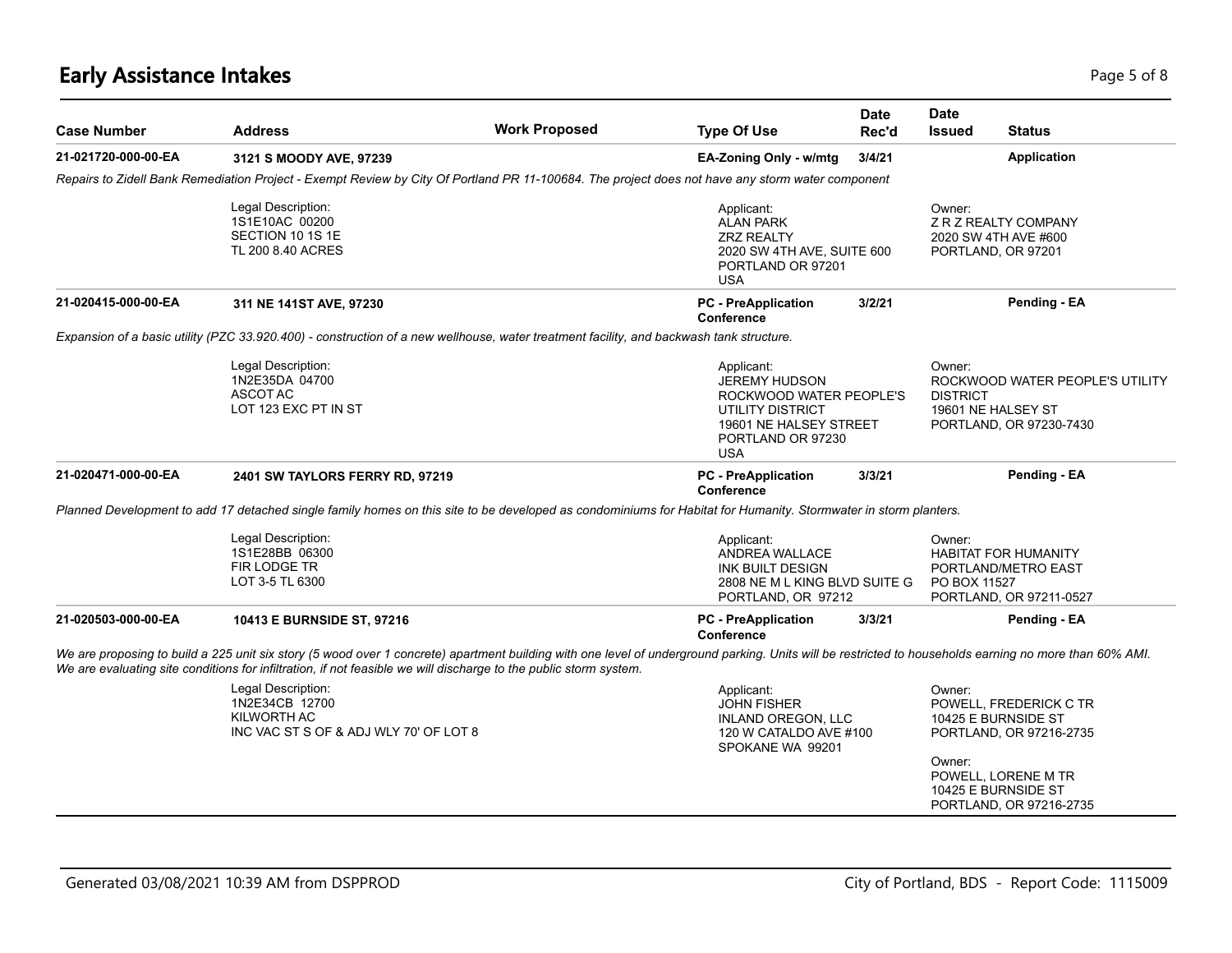# **Early Assistance Intakes** Page 6 of 8

| <b>Case Number</b>                                                                                                                                                                                            | <b>Address</b>                                                                                                                                                                                                                                                                                                                                                                                                                                                                                                                        | <b>Work Proposed</b>                           | <b>Type Of Use</b>                                                                                                       | <b>Date</b><br>Rec'd | <b>Date</b><br><b>Issued</b>                                    | <b>Status</b>                                                                              |
|---------------------------------------------------------------------------------------------------------------------------------------------------------------------------------------------------------------|---------------------------------------------------------------------------------------------------------------------------------------------------------------------------------------------------------------------------------------------------------------------------------------------------------------------------------------------------------------------------------------------------------------------------------------------------------------------------------------------------------------------------------------|------------------------------------------------|--------------------------------------------------------------------------------------------------------------------------|----------------------|-----------------------------------------------------------------|--------------------------------------------------------------------------------------------|
|                                                                                                                                                                                                               | Total # of Early Assistance intakes: 17                                                                                                                                                                                                                                                                                                                                                                                                                                                                                               |                                                |                                                                                                                          |                      |                                                                 |                                                                                            |
| 21-021140-000-00-LU                                                                                                                                                                                           | 4301 NE COUCH ST, 97213                                                                                                                                                                                                                                                                                                                                                                                                                                                                                                               | <b>AD - Adjustment</b>                         | Type 2 procedure                                                                                                         | 3/3/21               |                                                                 | Pending                                                                                    |
|                                                                                                                                                                                                               | Adjustment review to reduce required setback from north and west property lines: North property line, from five to three feet and West property line, from 15 to seven feet. New proposed detached<br>accessory structure. The structure is to be an office, 302 SF plus 24 SF for porch. The structure will be located seven feet from NE 43rd Avenue at the closest, southwest corner of the structure and<br>three feet from the north property line at the closest, northeast corner of the structure. Non-contributing resource. |                                                |                                                                                                                          |                      |                                                                 |                                                                                            |
|                                                                                                                                                                                                               | Legal Description:<br>1N2E31CB 10300<br>LAURELHURST<br>BLOCK 109<br>LOT <sub>9</sub>                                                                                                                                                                                                                                                                                                                                                                                                                                                  |                                                | Applicant:<br><b>MARK BELLO</b><br>MARK R. BELLO CONSULTING INC 4301 NE COUCH ST<br>2146 NE 9TH AVE<br>PORTLAND OR 97212 |                      | Owner:<br><b>MARY REMUZZI</b>                                   | PORTLAND, OR 97213-1671                                                                    |
|                                                                                                                                                                                                               |                                                                                                                                                                                                                                                                                                                                                                                                                                                                                                                                       |                                                |                                                                                                                          |                      | Owner:<br>DANIEL UTHMAN                                         | 4301 NE COUCH ST<br>PORTLAND, OR 97213-1671                                                |
| 21-022069-000-00-LU                                                                                                                                                                                           | 4215 SW CHESAPEAK AVE, 97239                                                                                                                                                                                                                                                                                                                                                                                                                                                                                                          | <b>AD - Adjustment</b>                         | Type 2 procedure                                                                                                         | 3/5/21               |                                                                 | Pending                                                                                    |
|                                                                                                                                                                                                               |                                                                                                                                                                                                                                                                                                                                                                                                                                                                                                                                       |                                                |                                                                                                                          |                      |                                                                 |                                                                                            |
|                                                                                                                                                                                                               | roof that has an angled gable. The lot is steeper than 20% so it is exempt from the garage door setback regulation. We are requesting a zoning adjustment to the side setback regulation.<br>Legal Description:<br>1S1E08DD 08600<br><b>COUNCIL CREST PK</b><br>BLOCK 31<br>SLY 30' OF LOT 5<br>LOT <sub>6</sub>                                                                                                                                                                                                                      |                                                | Applicant:<br><b>WILLIE DEAN</b><br><b>GROUND UP DESIGN WORKS</b><br>4233 NE AINSWORTH ST<br>PORTLAND, OR 97218          |                      | Owner:<br><b>DARRIN HELSEL</b><br>Owner:<br><b>FIONA HELSEL</b> | 4215 SW CHESAPEAK AVE<br>PORTLAND, OR 97239<br>4215 SW CHESAPEAK AVE<br>PORTLAND, OR 97239 |
| regulations. The proposal is to build a strip footing 2'5" from the property line that will have a steel support structure extending from the ground to the new roof. The roof will match the existing garage | Total # of LU AD - Adjustment permit intakes: 2                                                                                                                                                                                                                                                                                                                                                                                                                                                                                       |                                                |                                                                                                                          |                      |                                                                 |                                                                                            |
|                                                                                                                                                                                                               | 3805 SE HAWTHORNE BLVD, 97214                                                                                                                                                                                                                                                                                                                                                                                                                                                                                                         | DZM - Design Review w/<br><b>Modifications</b> | Type 2 procedure                                                                                                         | 3/3/21               |                                                                 | Pending                                                                                    |
| 21-021478-000-00-LU<br>Ground Floor Windows, 33.415.350 Entrances                                                                                                                                             | Fred Meyer proposes to close the existing entry at the south facing façade on Hawthorne Blvd. The existing storefront will be removed. The opening will be infilled to match adjacent wall construction<br>and a solid swinging exit door will be provided. This door will serve egress requirements only. Modifications requested to: 33.130.230 Windows, 33.130.242 Transit Street Main Entrance, 33.415.340                                                                                                                        |                                                |                                                                                                                          |                      |                                                                 |                                                                                            |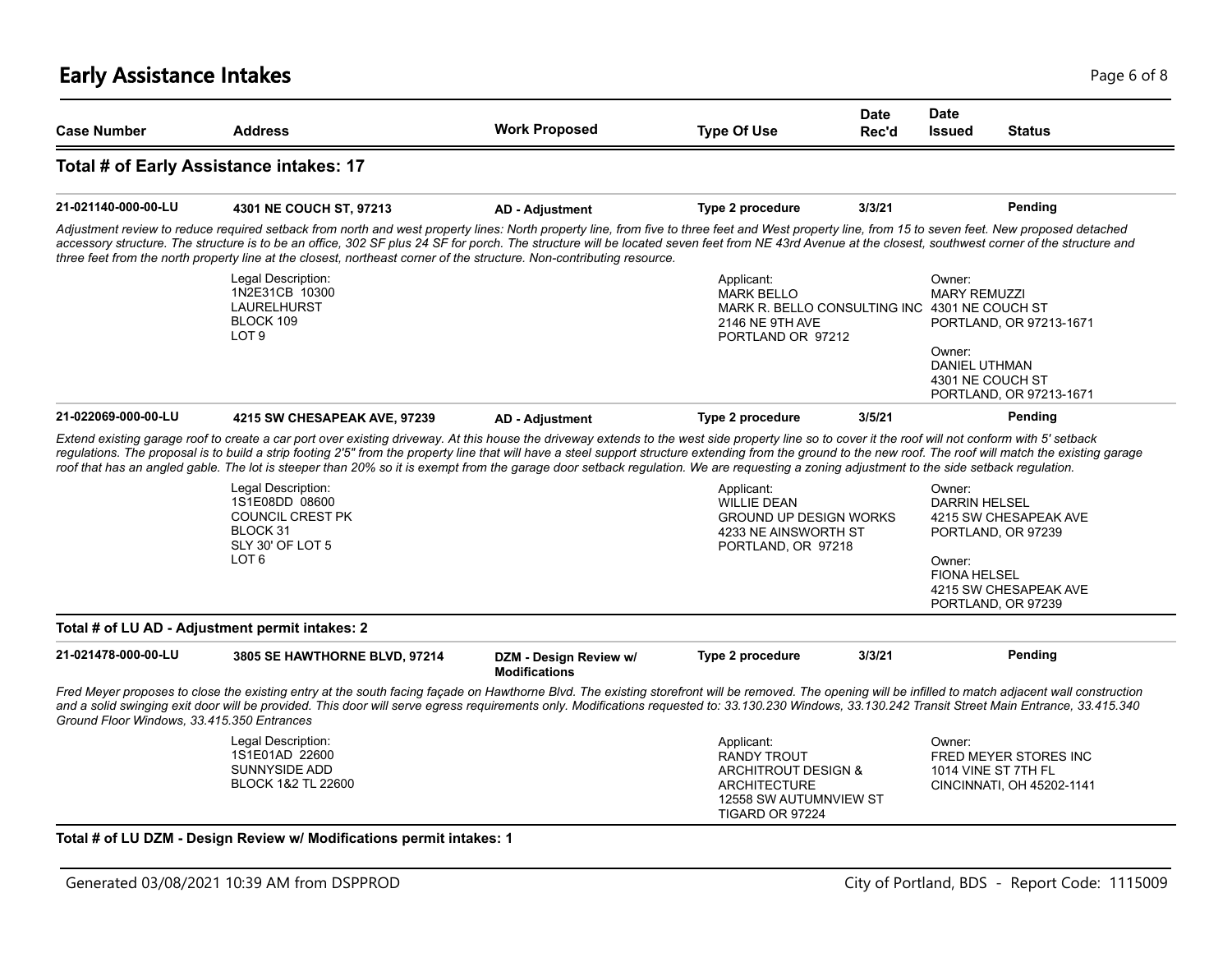### **Land Use Review Intakes** Page 7 of 8

| <b>Case Number</b>                                  | <b>Address</b>                                                                                                                                                                                                                                                                                                                                                                                          | <b>Work Proposed</b>                             | <b>Type Of Use</b>                                                                                                       | <b>Date</b><br>Rec'd | <b>Date</b><br>Issued                                           | <b>Status</b>                                                             |
|-----------------------------------------------------|---------------------------------------------------------------------------------------------------------------------------------------------------------------------------------------------------------------------------------------------------------------------------------------------------------------------------------------------------------------------------------------------------------|--------------------------------------------------|--------------------------------------------------------------------------------------------------------------------------|----------------------|-----------------------------------------------------------------|---------------------------------------------------------------------------|
| 21-021680-000-00-LU                                 | 2815 NE ALAMEDA ST, 97212                                                                                                                                                                                                                                                                                                                                                                               | <b>HR</b> - Historic Resource Review             | Type 2 procedure                                                                                                         | 3/4/21               |                                                                 | Pending                                                                   |
|                                                     | Modification of window openings and access door to the garden.                                                                                                                                                                                                                                                                                                                                          |                                                  |                                                                                                                          |                      |                                                                 |                                                                           |
|                                                     | Legal Description:<br>1N1E24CC 05200<br><b>ALAMEDA PARK</b><br>BLOCK 12<br><b>LOT 1-3</b><br>HISTORIC PROPERTY, POTENTIAL ADDITIONAL TAX                                                                                                                                                                                                                                                                |                                                  | Applicant:<br><b>WHITNEY BOISE</b><br>2815 NE ALAMEDA ST<br>PORTLAND, OR 97212-1621                                      |                      | Owner:<br><b>WHITNEY BOISE</b><br>Owner:<br><b>JULIE VACURA</b> | 2815 NE ALAMEDA ST<br>PORTLAND, OR 97212-1621<br>2815 NE ALAMEDA ST       |
|                                                     |                                                                                                                                                                                                                                                                                                                                                                                                         |                                                  |                                                                                                                          |                      |                                                                 | PORTLAND, OR 97212-1621                                                   |
|                                                     | Total # of LU HR - Historic Resource Review permit intakes: 1                                                                                                                                                                                                                                                                                                                                           |                                                  |                                                                                                                          |                      |                                                                 |                                                                           |
| 21-020756-000-00-LU                                 | 1044 NE FREMONT ST - UNIT A, 97212                                                                                                                                                                                                                                                                                                                                                                      | <b>HRB - Historic Design Tier B</b>              | Type 1 procedure new                                                                                                     | 3/3/21               |                                                                 | Pending                                                                   |
|                                                     | Tear down existing chimney to ground. Rebuild chimney to existing height, dimensions, and elevation using closest match brick (mutual classic used brick) and type s mortar.                                                                                                                                                                                                                            |                                                  |                                                                                                                          |                      |                                                                 |                                                                           |
|                                                     | Legal Description:<br>1N1E26BA 06100<br><b>IRVINGTON</b><br>BLOCK 98<br>LOT <sub>1</sub>                                                                                                                                                                                                                                                                                                                |                                                  | Applicant:<br><b>JAMES REYNOLDS</b><br><b>LIFETIME CHIMNEY</b><br>5722 GLEN ECHO AVE<br>GLADSTONE OR 97027<br><b>USA</b> |                      | Owner:<br><b>JAMES WITTY</b><br>Owner:                          | 1044 NE FREMONT ST<br>PORTLAND, OR 97212                                  |
|                                                     |                                                                                                                                                                                                                                                                                                                                                                                                         |                                                  |                                                                                                                          |                      | <b>ASHLEY WITTY</b>                                             | 1044 NE FREMONT ST                                                        |
|                                                     |                                                                                                                                                                                                                                                                                                                                                                                                         |                                                  |                                                                                                                          |                      |                                                                 | PORTLAND, OR 97212                                                        |
|                                                     | Total # of LU HRB - Historic Design Tier B permit intakes: 1                                                                                                                                                                                                                                                                                                                                            |                                                  |                                                                                                                          |                      |                                                                 |                                                                           |
| 21-018667-000-00-LU                                 | 8904 SE KNAPP ST, 97266                                                                                                                                                                                                                                                                                                                                                                                 | <b>LDP - Land Division Review</b><br>(Partition) | Type 2x procedure                                                                                                        | 3/4/21               |                                                                 | Pending                                                                   |
| driveway will be a shared access to all three lots. | Divide into three parcels. The current property, R183186, has one main house and a detached garage. The total square footage is 0.45 acres or 19,800 square feet. The existing driveway between the<br>house and detached garage will remain and be the main access point to the new flaglot at the rear of the property (south end), and the dividing line between the two northern lots. The existing |                                                  |                                                                                                                          |                      |                                                                 |                                                                           |
|                                                     | Legal Description:<br>1S2E21BD 10900<br><b>HOLLYWOOD</b><br>W 1/2 OF LOT 24                                                                                                                                                                                                                                                                                                                             |                                                  | Applicant:<br><b>WILL UEBELACKER</b><br><b>WUD ARCHITECTURE</b><br>1430 SE WATER AVE SUITE #205<br>PORTLAND, OR 97214    |                      | Owner:                                                          | <b>JBA DEVELOPMENT LLC</b><br>1133 NW 11TH AVE #105<br>PORTLAND, OR 97209 |

**Total # of LU LDP - Land Division Review (Partition) permit intakes: 1**